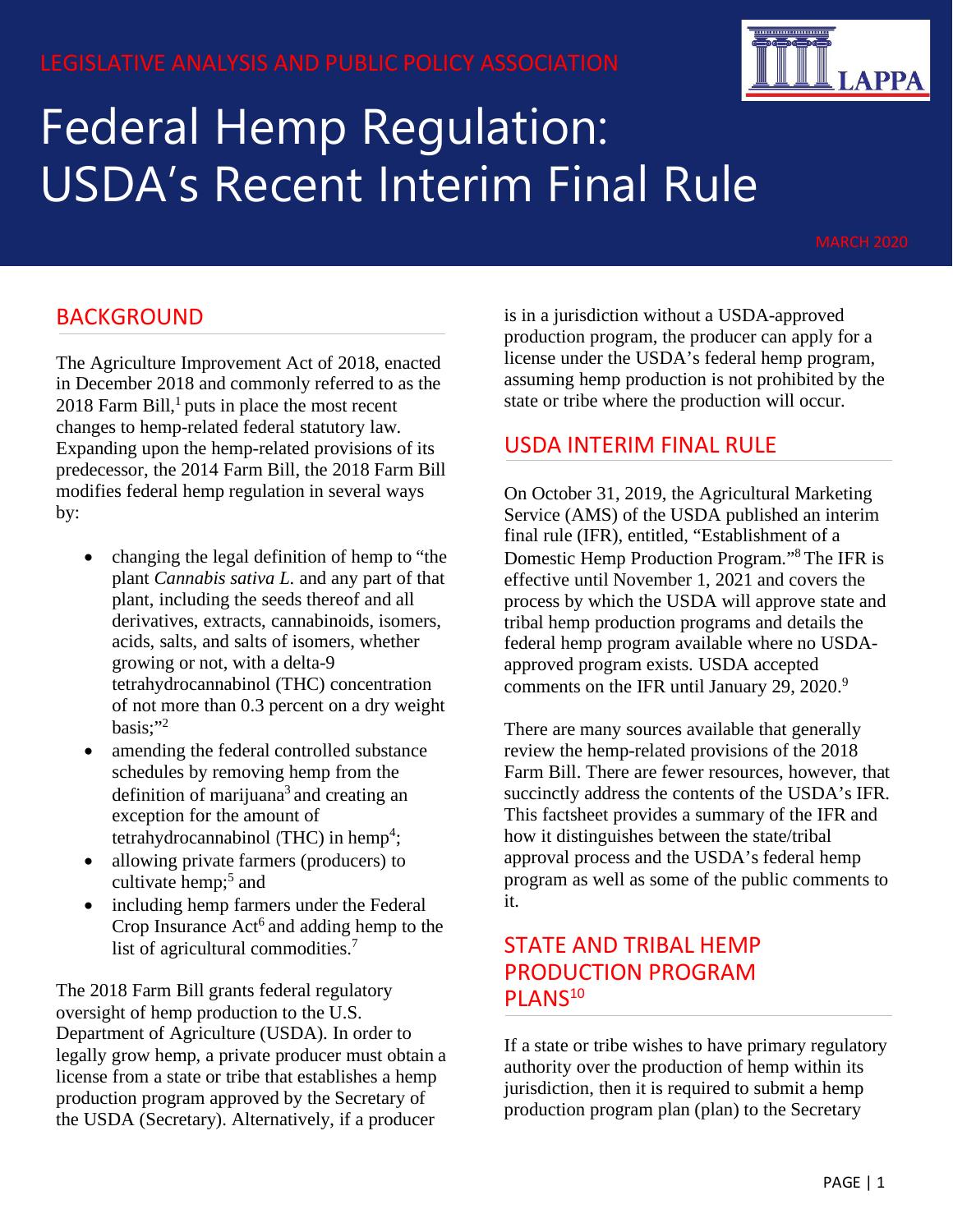explaining how it will monitor and regulate hemp production. The plan submitted must include procedures addressing the following eight program aspects: (1) collecting, maintaining, and reporting to the Secretary relevant, real-time information for each producer licensed to produce hemp under the state or tribal plan; (2) accurate and effective sampling of all hemp produced; (3) accurate testing of a sample's delta-9 THC content concentration level; (4) notifying the plan's administrator of instances where sampled plants exceed permissible delta-9 THC levels and providing the administrator with records demonstrating the appropriate disposals of non-compliant plants and materials; (5) how the state or tribe will comply with enforcement procedures; (6) conducting annual inspections of a subset of producers to verify that hemp is not produced in violation of the law; (7) submitting required information<sup>1</sup> to the Secretary; and  $(8)$ certifying that the state or tribe has the resources and personnel to carry out the practices and procedures.

An important part of a state or tribal plan is detailing the procedure for sampling and testing hemp. The USDA requires states and tribes to collect samples from the flower material of the *Cannabis* plants within 15 days prior to the harvest date for delta-9 THC concentration testing. The method used for sampling must ensure that the sample represents a homogeneous composition of the lot. Sampling agency personnel must be provided with complete and unrestricted access during business hours to all hemp plants and all land, buildings, and structures used for the cultivation, handling, and storage of hemp. The producer cannot harvest any of the hemp crops prior to samples being taken.

According to the IFR, all sample testing must be completed by a Drug Enforcement Administration (DEA) registered laboratory for the testing to be considered valid. In February 2020, however, USDA informally announced that it is delaying

enforcement of this provision until the final rule is published, or October 31, 2021, whichever comes first.<sup>[11](#page-4-7)</sup> According to the USDA, this decision allows the DEA time to increase its analytical lab capacity.

The testing methodology for a state or tribal hemp production program must consider the potential conversion of delta-9 tetrahydrocannabinolic acid (THC-A) into THC and measure the total available THC derived from the sum of the THC and THC-A content. Measurements of uncertainty must be estimated and reported out with the test results. In order for hemp product to be considered acceptable, the reported range of THC content concentration level on a dry weight basis must encompass 0.3 percent or less. For example, if testing shows that a sample has a THC content concentration level of 0.35 percent with an uncertainty of  $+/-$  0.06 percent, the sample's THC content concentration ranges from 0.29 percent to 0.41 percent. Because 0.3 percent is within that range, the sample has an acceptable THC level for hemp. If a sample exceeds the acceptable THC level, it is conclusive evidence that the lot represented by the sample is not in compliance.



Hemp product lots that do not meet acceptable THC levels may not be handled or processed any further, and the producer is required to ensure that the lot is discarded. Non-conforming lots are considered marijuana because of the THC content. Accordingly, the IFR requires the disposal to be handled by an entity authorized to handle schedule I controlled substances under federal law, such as a law enforcement officer or DEA-registered reverse distributor.<sup>12</sup> With respect to the provision that requires testing by DEA-registered laboratories, in February 2020, the USDA informally announced

<span id="page-1-0"></span><sup>1</sup> States and tribes are required to submit a hemp producer report and a hemp disposal report each month to the USDA. Additionally, states and tribes must submit an annual report to the USDA by December 15 of each year describing the (1) total planted acreage; (2) total harvested acreage; (3) total acreage disposed; and (4) a laboratory test results report.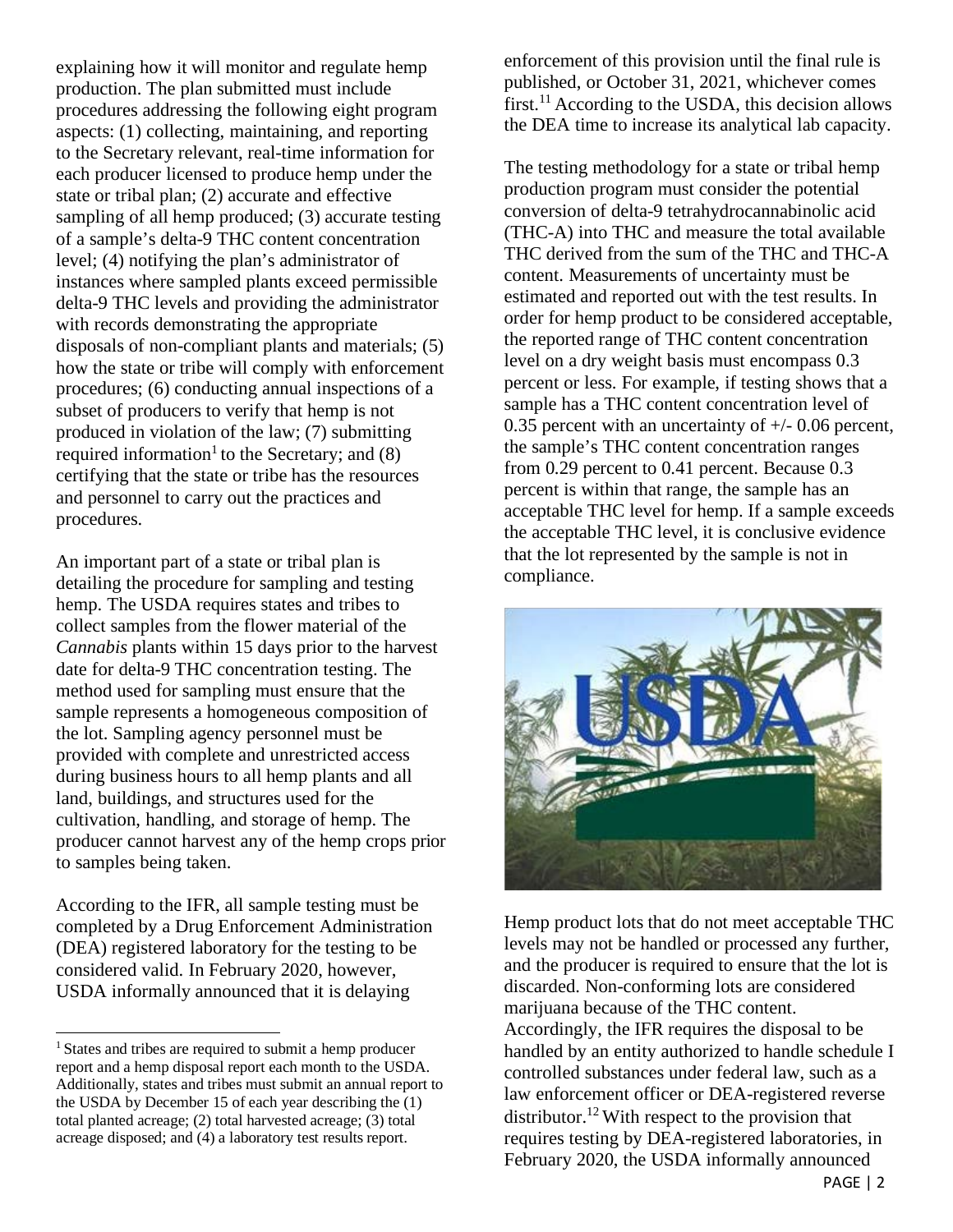that it is delaying enforcement of the requirement that producers use a DEAregistered reverse distributor or member of law enforcement to dispose of non-compliant plants until the final rule is published, or October 31, 2021, whichever comes first.

Within 60 days after the receipt of a state or tribal plan, the Secretary will either approve or disapprove it. Once a plan is approved by the USDA, the plan remains in effect unless an amended plan is needed due to a state or tribe making substantive revisions to its hemp production program. The Secretary may conduct an audit of the compliance of a state or tribe with its approved plan. Compliance audits can be scheduled, at a minimum, once every three years. If the audit reveals noncompliance with the USDA- approved plan, the USDA will provide the state or tribe with corrective measures that must be completed. If the USDA determines that the state or tribe is still not in compliance after a second audit, then the USDA may revoke its approval of the plan for up to one year.



The IFR requires that each state or tribal plan address so-called "negligent violations" by hemp producers. These negligent violations include, but are not limited to: (1) failure to provide a legal description of the land used for farming; (2) failure to obtain a license from the state or tribe; and (3) producing *Cannabis* with a THC concentration exceeding the acceptable hemp THC level.<sup>13</sup> It is not a negligent violation to exceed the acceptable THC level if a producer makes a reasonable effort to grow hemp and the *Cannabis* does not have a THC concentration of more than 0.5 percent. If a producer negligently violates plan requirements

three times in a five-year period, he or she will be ineligible to produce hemp for a period of five years. Additionally, plans must contain provisions related to producer violations made with a culpable mental state greater than negligence (*e.g*., recklessness). If a producer violates plan requirements with a culpable mental state greater than negligence, the state or tribe must immediately report the producer to the U.S. Attorney General and the chief law enforcement officer in the state or tribe. Finally, each plan must provide that a potential producer with a state or federal felony conviction relating to a controlled substance is ineligible to participate in the program and cannot produce hemp for 10 years from the date of his or her conviction.

#### USDA HEMP PRODUCTION PLA[N14](#page-4-10)

In states or tribal areas where hemp production is legal but no USDA-approved state or tribal plan exists, hemp producers must adhere to the federal hemp production program as detailed in the USDA's federal hemp production plan (USDA plan). As in the case of state or tribal programs, a potential producer with a state or federal felony conviction relating to a controlled substance is subject to a 10-year ineligibility restriction from participating. Any person who intends to produce hemp under the USDA plan must obtain a valid license prior to producing, cultivating, or storing hemp. Applicants may apply to the USDA for a new license between December 2, 2019 and November 2, 2020. In subsequent years, applicants may apply for a new license or renewal from August 1 through October 31 of each year. USDA-issued licenses will be valid for three years and will expire on December 31 of the expiration year.

The USDA will not issue a new or renewal license unless: (1) the application submitted is complete and accurate; (2) the criminal history report submitted confirms that the applicant has not been convicted of a felony relating to a controlled substance within the past 10 years; (3) all required reports have been submitted; (4) the application contains no materially false statements or misrepresentations; (5) the applicant's license is not currently suspended; (6) the applicant is not applying for a license as a stand-in for someone whose license has been suspended, revoked, or is otherwise ineligible to participate; (7) the jurisdiction where the person produces (or will produce) hemp does not have a USDA-approved plan or has not submitted a plan to the USDA for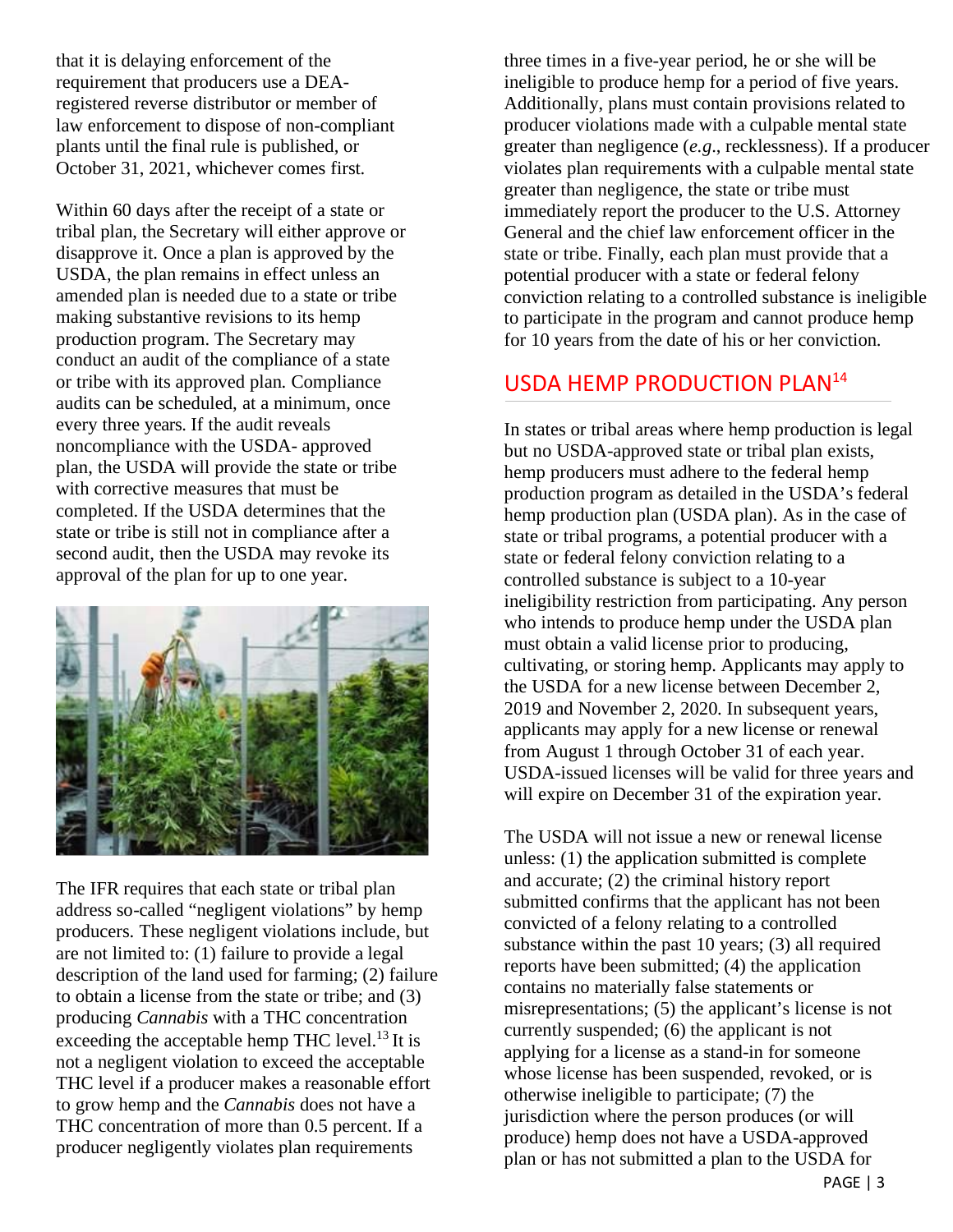approval; and (8) that same jurisdiction does not prohibit the production of hemp. A producer with operations in a location covered under a state or tribal plan must be licensed by the state or tribe and not by the USDA.

No earlier than 15 days prior to the anticipated harvest of the plants, a producer must have an approved law enforcement agency or person designated by the USDA collect samples from the flower material of the plants for THC concentration level testing. The sampling procedures and testing methodologies for the USDA plan are identical to those required in state and tribal plans. Any sample test result exceeding the acceptable hemp THC level is conclusive evidence that the lot represented by the sample is not in compliance with program requirements. After laboratory testing is performed, the producer must harvest the crop within 15 days

of the date of sample collection. If the producer fails to do so, a secondary pre-harvest sample of the lot must be submitted for testing. Lots that meet the acceptable hemp THC level can enter the stream of commerce. Plants exceeding the acceptable hemp THC level must be disposed of in accordance with federal controlled substance and DEA regulations.

Producers may be audited by the USDA once every three years to ensure compliance with USDA plan requirements. A hemp producer will be subject to enforcement for committing the following "negligent violations;" (1) failing to provide an accurate description of the land used for farming; (2) producing hemp without a license; and (3) producing *Cannabis* that exceeds the acceptable hemp THC level. It is not a negligent violation if the producer makes reasonable efforts to grow hemp and the *Cannabis* does not have a THC concentration of more than 0.5 percent on a dry weight basis. For each negligent violation, the USDA will require a correction action plan, which will be in place for a minimum of two years from the date of the producer's approval. A producer that commits negligent violations three times in a fiveyear period will have his or her license revoked and will be ineligible to produce hemp for a period of five years. If the USDA determines that a licensee

has violated the terms of the license with a culpable mental state greater than negligence, the USDA will report the licensee to the U.S. Attorney General and the chief law enforcement officer in the state or tribe where the producer is located. In addition, the USDA will immediately revoke the license of a producer if the producer: (1) pleads guilty to, or is convicted of, any felony related to a controlled substance; (2) makes any materially false statement to the USDA with a culpable mental state greater than negligence; or (3) is found to be growing *Cannabis* exceeding the acceptable hemp THC level with a culpable mental state greater than negligence.

#### APPEALS<sup>15</sup>

Persons who believe they are adversely affected by the denial of a license application or a license renewal under the USDA hemp production program may appeal the decision to the AMS Administrator. Additionally, those who believe they have been adversely affected by the termination or suspension of a USDA hemp production license may also appeal the decision. States and tribes who have been denied approval of their state or tribal hemp plan may also appeal the decision to the AMS administrator.

# PUBLIC COMMENTS ON THE USDA INTERIM FINAL RULE

Over 4,600 public comments were filed during the public comment period on the USDA's IFR (October 31, 2019, through January 29, 2020). Submitted comments appear to most commonly relate to the following areas of the regulation:

- **Producing crops with a THC concentration of more than 0.5 percent is a negligent violation.** Commenters believe that the 0.5 percent standard for a negligent violation does not allow enough room for unintentional error or analytical test variance. There are concerns that an automatic finding of negligence at THC levels above 0.5 percent will deter farmers from entering the hemp industry and make it difficult for farmers that do to obtain crop insurance.
- **Destroying all crops with aboveacceptable THC levels.** While commenters agree that non-compliant crops should not enter the stream of commerce, there are